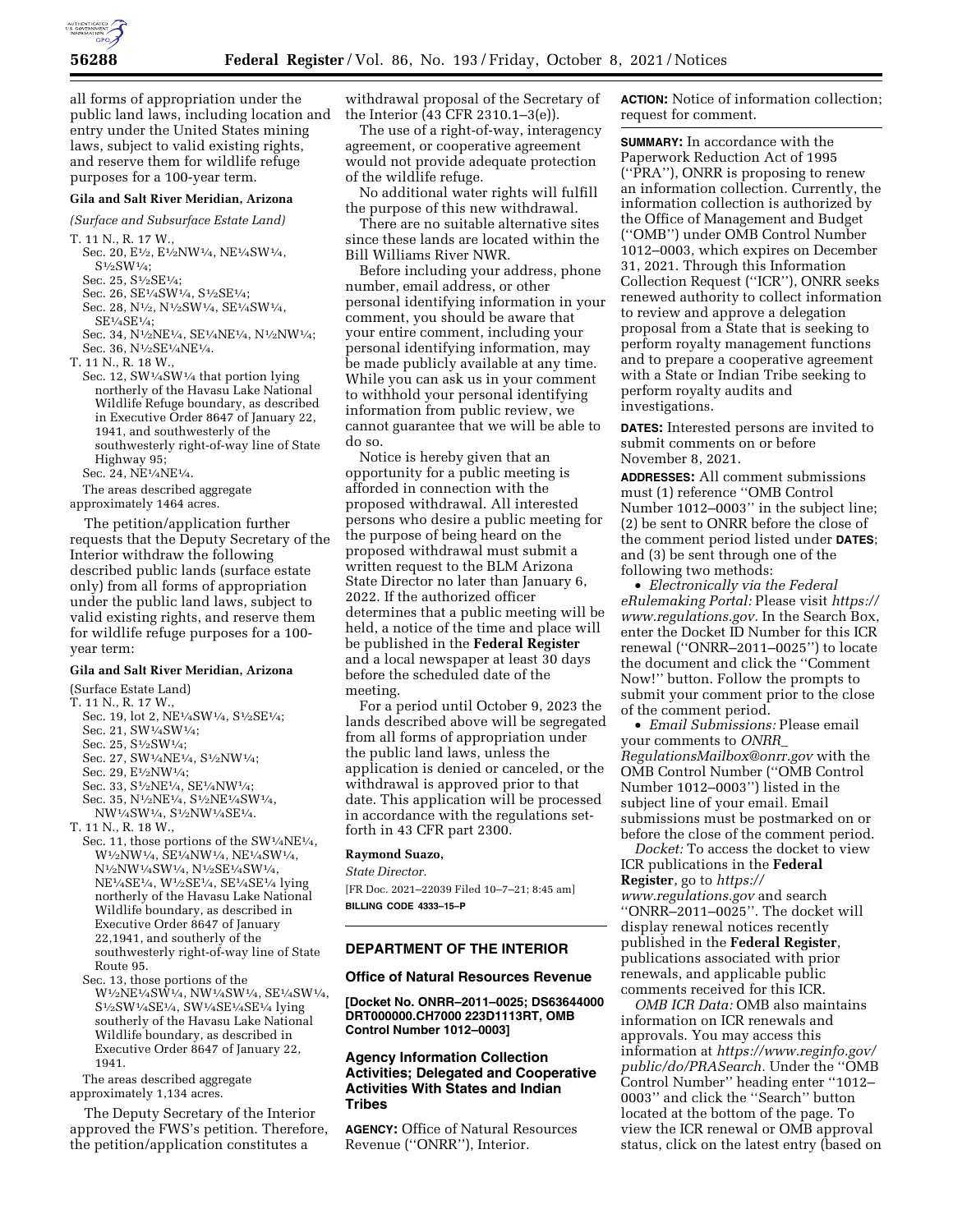the most recent date). On the ''View ICR—OIRA Conclusion'' page, check the box next to ''All'' to display all available ICR information provided by OMB.

**FOR FURTHER INFORMATION CONTACT:** To request additional information about this ICR, please contact Mr. Peter Hanley, State and Tribal Royalty Audit Committee, ONRR, by telephone at (303) 231–3721 or by email to *[Peter.Hanley@](mailto:Peter.Hanley@onrr.gov) [onrr.gov.](mailto:Peter.Hanley@onrr.gov)* Individuals who are hearing or speech impaired may call the Federal Relay Service at 1–800–877–8339 for TTY assistance.

**SUPPLEMENTARY INFORMATION:** Pursuant to the PRA, 44 U.S.C. 3501, *et seq.,* and 5 CFR 1320.5, all information collections, as defined in 5 CFR 1320.3, require approval by OMB. ONRR may not conduct or sponsor, and you are not required to respond to, a collection of information unless it displays a currently valid OMB control number.

As part of ONRR's continuing effort to reduce paperwork and respondent burdens, ONRR is inviting the public and other Federal agencies to comment on new, proposed, revised, and continuing collections of information in accordance with the PRA and 5 CFR 1320.8(d)(1). This helps ONRR to assess the impact of its information collection requirements and minimize the public's reporting burden. It also helps the public understand ONRR's information collection requirements and provide the requested data in the desired format.

ONRR is especially interested in public comments addressing the following:

(1) Whether the collection of information is necessary for the proper performance of the functions of the agency, including whether the information will have practical utility;

(2) The accuracy of ONRR's estimate of the burden for this collection of information, including the validity of the methodology and assumptions used;

(3) Ways to enhance the quality, utility, and clarity of the information to be collected; and

(4) How might the agency minimize the burden of the collection of information on those who are to respond, including through the use of appropriate automated, electronic, mechanical, or other technological collection techniques or other forms of information technology, *e.g.,* permitting electronic submission of response.

ONRR published a notice, with a 60 day public comment period soliciting comments on this collection of information, in the **Federal Register** on April 16, 2021 (86 FR 20194). ONRR received one comment in response to its 60-Day Notice for this ICR. The

commenter generally agreed with ONRR's collection of information under this ICR.

Comments that you submit in response to this 30-Day Notice are a matter of public record. ONRR will include or summarize each comment in its request to OMB to approve this ICR. Before including your address, phone number, email address, or other personal identifying information in your comment, you should be aware that your entire comment—including your personal identifying information—may be made publicly available at any time. While you can ask ONRR in your comment to withhold your personal identifying information from public review, ONRR cannot guarantee that it will be able to do so.

*Abstract: (a) General Information:* For the benefit of all Americans, ONRR collects, accounts for, and verifies natural resource and energy revenues due to States, American Indians, and the U.S. Treasury. *See* U.S. Department of the Interior Departmental Manual, 112 DM 34.3 (Sept. 9, 2020). ONRR's various functions include working in partnership with Indian Tribes and States to conduct audits and reviews. *Id.*  at 34.4(D). For this purpose, ONRR enters into cooperative agreements with States and Indian Tribes that seek to perform royalty audits pursuant to 30 U.S.C. 196 and 1732, and reviews and approves delegation proposals from States that seek to perform royalty management functions pursuant to 30 U.S.C. 196 and 1735.

*(b) Information Collections:* This ICR covers the paperwork requirements under 30 CFR parts 1227, 1228, and 1229. This collection of information is necessary in order for ONRR to approve States and Indian Tribes to conduct audits and related investigations of Federal and Indian oil, gas, coal, other solid minerals, and geothermal royalty revenues from Federal and Tribal leased lands. ONRR uses the information collected to: (1) review and approve a delegation proposal from a State seeking to perform royalty management functions, and (2) prepare a cooperative agreement with a State or Indian Tribe seeking to perform royalty audits. The requirements of 30 CFR parts 1227, 1228, and 1229 are:

(1) 30 CFR part 1227—Delegation to States. Part 1227 governs the delegation of certain Federal royalty management functions to a State under 30 U.S.C. 1735, for Federal oil and gas leases covering Federal lands within the State. This part also governs the delegation of audit and investigative functions to a State for Federal geothermal leases or solid mineral leases covering Federal

lands within the State (30 U.S.C. 196), or leases covering lands offshore of the State subject to section 8(g) of the OCSLA (43 U.S.C. 1337(g)). To be considered for such delegation, a State must submit a written proposal to ONRR, which ONRR must approve. Following the delegation process, 30 CFR part 1227 outlines State responsibilities, compensation, performance reviews, and the process for terminating a delegation.

(2) 30 CFR part 1228—Cooperative Activities with States and Indian Tribes. FOGRMA (30 U.S.C. 1732) authorizes the Secretary of the Interior (''Secretary'') to enter into a cooperative agreement with a State or Indian Tribe to share oil and gas royalty management information, and to carry out inspection, audit, investigation, and enforcement activities on Federal and Indian lands. Federal regulations, at 30 CFR part 1228, implement this provision and set forth the requirements and procedures for entering into a cooperative agreement, the terms of such agreement, and subsequent responsibilities that must be carried out under the cooperative agreement. To enter into a cooperative agreement, a State or Indian Tribe must submit a written proposal to ONRR. The proposal must outline the activities that the State or Indian Tribe will undertake and must present evidence that the State or Indian Tribe can meet the standards of the Secretary to conduct these activities. The State or Indian Tribe also must submit an annual work plan and budget, as well as quarterly reimbursement vouchers.

(3) 30 CFR part 1229—Delegation to States. Part 1229 governs delegations to a State to conduct audits and related investigations for Federal lands within the State, and for Indian lands for which the State has received permission from the respective Indian Tribe or allottees to carry out audit activities delegated to the State under 30 U.S.C. 1735. 30 CFR 1229.4. Under Part 1229, the State must receive the Secretary's delegation of authority and submit annual audit work plans detailing its audits and related investigations, annual budgets, and quarterly reimbursement vouchers. The State also must maintain records.

*Title of Collection:* 30 CFR parts 1227, 1228, and 1229, Delegated and Cooperative Activities with States and Indian Tribes.

*OMB Control Number:* 1012–0003. *Form Numbers:* None.

*Type of Review:* Renewal of a currently approved collection.

*Respondents/Affected Public:* States and Indian Tribes.